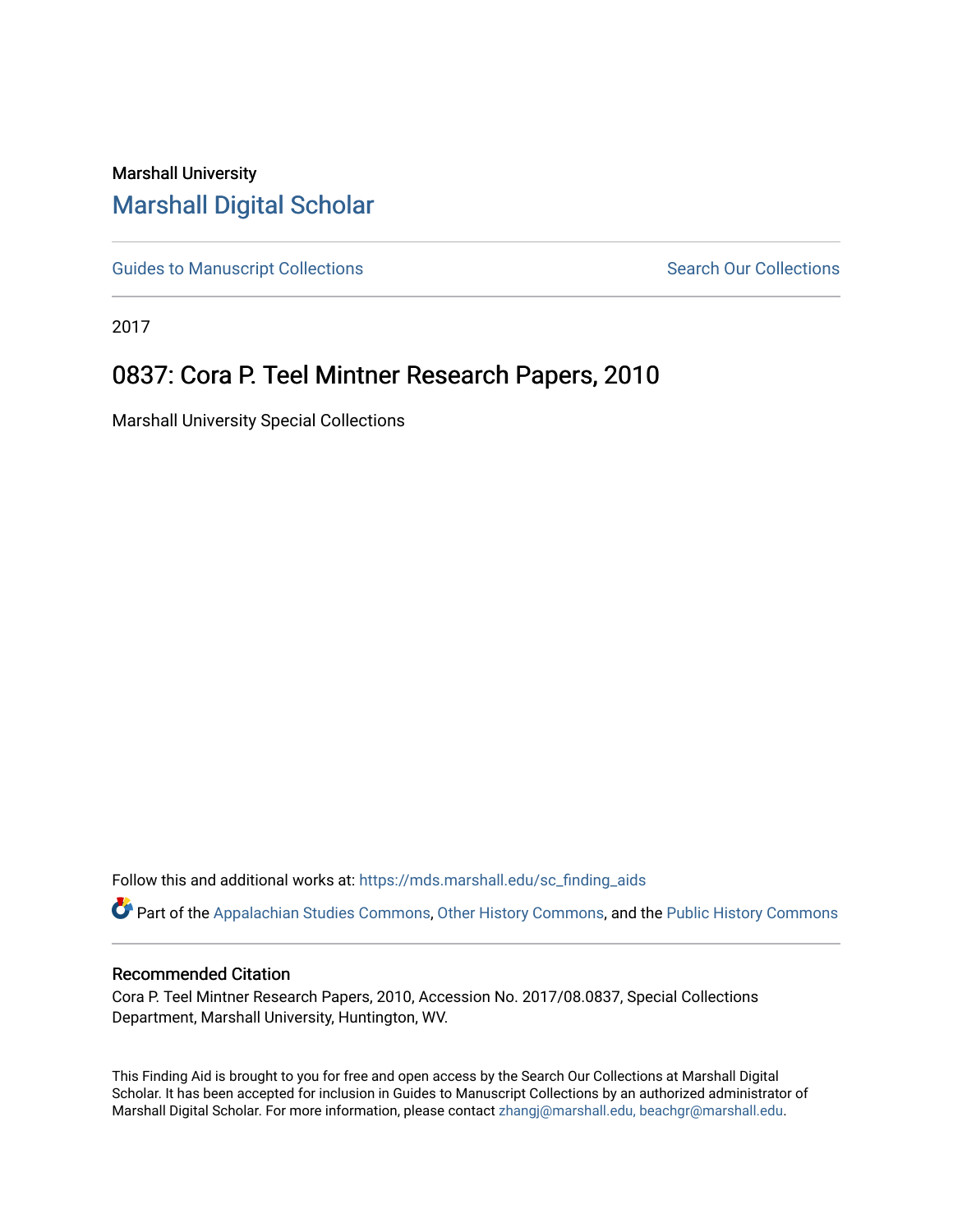**Cora P. Teel Mintner Research Papers, 2010**

ACC 2017/08.0837



Special Collections Department James E. Morrow Library Marshall University Huntington, West Virginia 2019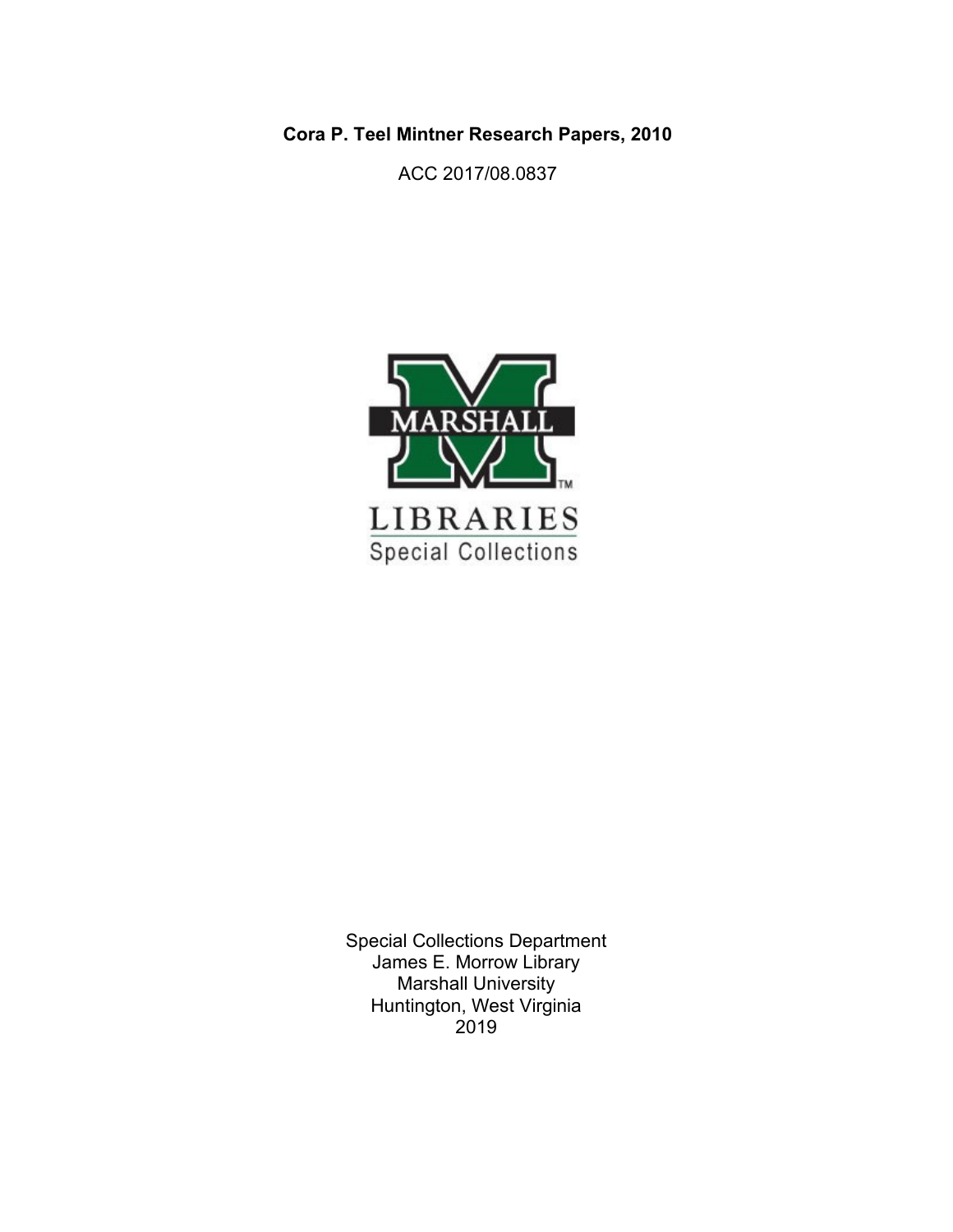#### **Summary:**

Title: Cora P. Teel Mintner Research Papers Span Dates: 2010 Creator: Various Repository: Marshall University Special Collections, Morrow Library (Huntington, WV) Processed by: Elizabeth James, 2019 Accession Number: 2017/08.0837 Date Completed: December, 2019 Access to Collection: Open Extent: 0.25 feet Donor: Cora P. Teel

#### **Search terms:**

Mintner Homes Huntington, WV businesses

#### **Biographical Notes:**

The Minter Homes Corporation, a manufacturer of ready-to-build housing, was established in Huntington in 1913 as a division of Huntington Lumber & Supply Company. Founded in 1912 by William E. Minter, the lumber company was well situated to capitalize on the logging in southern West Virginia. It was located near three major logging streams, Twelvepole Creek, and the Guyandotte and Big Sandy rivers, while the Chesapeake & Ohio, Baltimore & Ohio, and Norfolk & Western railway lines converged at Huntington and nearby Kenova.

#### **Scope and Content:**

This collection consists of a photocopy of a 1916 Minter Homes Corporation Catalog and research notes compiled by Ms. Teel during her research for the following article cited here: Teel, Cora P. "Minter Homes." e-WV: The West Virginia Encyclopedia. 20 October 2010. Web. 16 August 2017. <https://www.wvencyclopedia.org/articles/2001>

#### **Processing Notes:**

This collection was already processed at the time the finding aid was created. No changes to folder titles, order, or content were made.